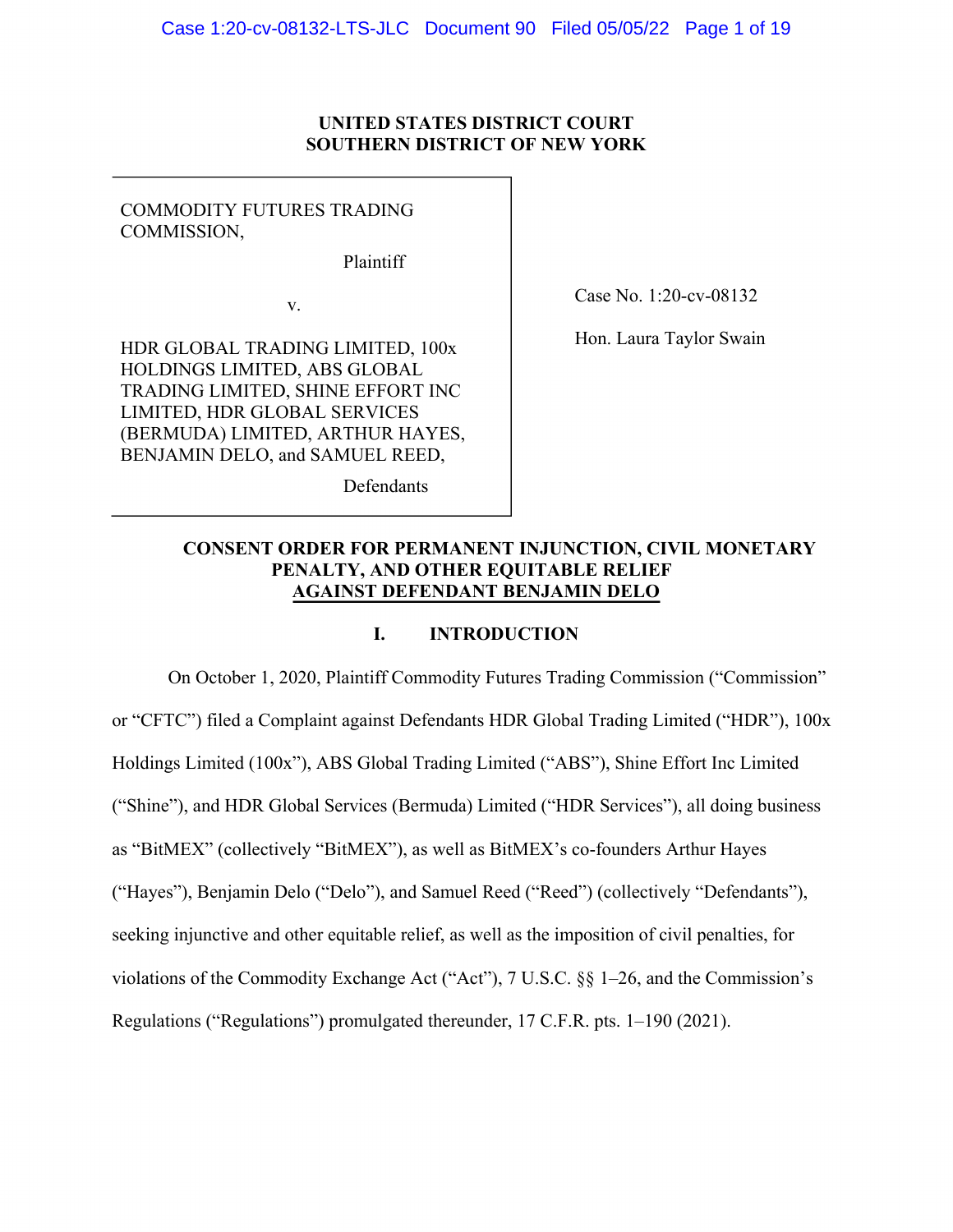("Complaint," ECF No. 1.)<sup>1</sup> On August 10, 2021, the district court entered a consent order of permanent injunction against the five defendant companies doing business as BitMEX (ECF No. 62), leaving the action pending against the three individual defendants, Hayes, Delo and Reed.

# **II. CONSENTS AND AGREEMENTS**

To effect settlement of all charges alleged in the Complaint against Defendant Benjamin Delo ("Delo") without a trial on the merits or any further judicial proceedings, Delo:

1. Consents to the entry of this Consent Order for Permanent Injunction, Civil Monetary Penalty, and Other Equitable Relief ("Consent Order");

2. Affirms that he has read and agreed to this Consent Order voluntarily, and that no promise, other than as specifically contained herein, or threat, has been made by the CFTC or any member, officer, agent, or representative thereof, or by any other person, to induce consent to this Consent Order;

3. Acknowledges proper service of the summons and Complaint;

4. Admits the jurisdiction of this Court over him for purposes of this settlement, and the subject matter of this action pursuant to Section 6c of the Act, 7 U.S.C. § 13a-1;

 $\overline{a}$ <sup>1</sup> On October 1, 2020, the U.S. Attorney's Office for the Southern District of New York charged Hayes, Delo, and Reed, along with Greg Dwyer, with (1) willfully causing a financial institution to violate the Bank Secrecy Act, in violation of 31 U.S.C. §§ 5318(h)(1) and (l), 5322(a) and (c); 31 C.F.R. §§ 1026.210 and 1026.220; and 18 U.S.C. § 2; and (2) conspiracy to commit the same offense, in violation of 18 U.S.C. § 371. *United States v. Hayes*, *et al*., 20 CR 500 (JGK) (S.D.N.Y.). On February 24, 2022, Delo entered a guilty plea to Count One of the indictment. Hayes and Reed have also entered guilty pleas to Count One of the indictment. Delo is scheduled to be sentenced on June 15, 2022. The criminal case remains pending against Dwyer as of the date of this Consent Order.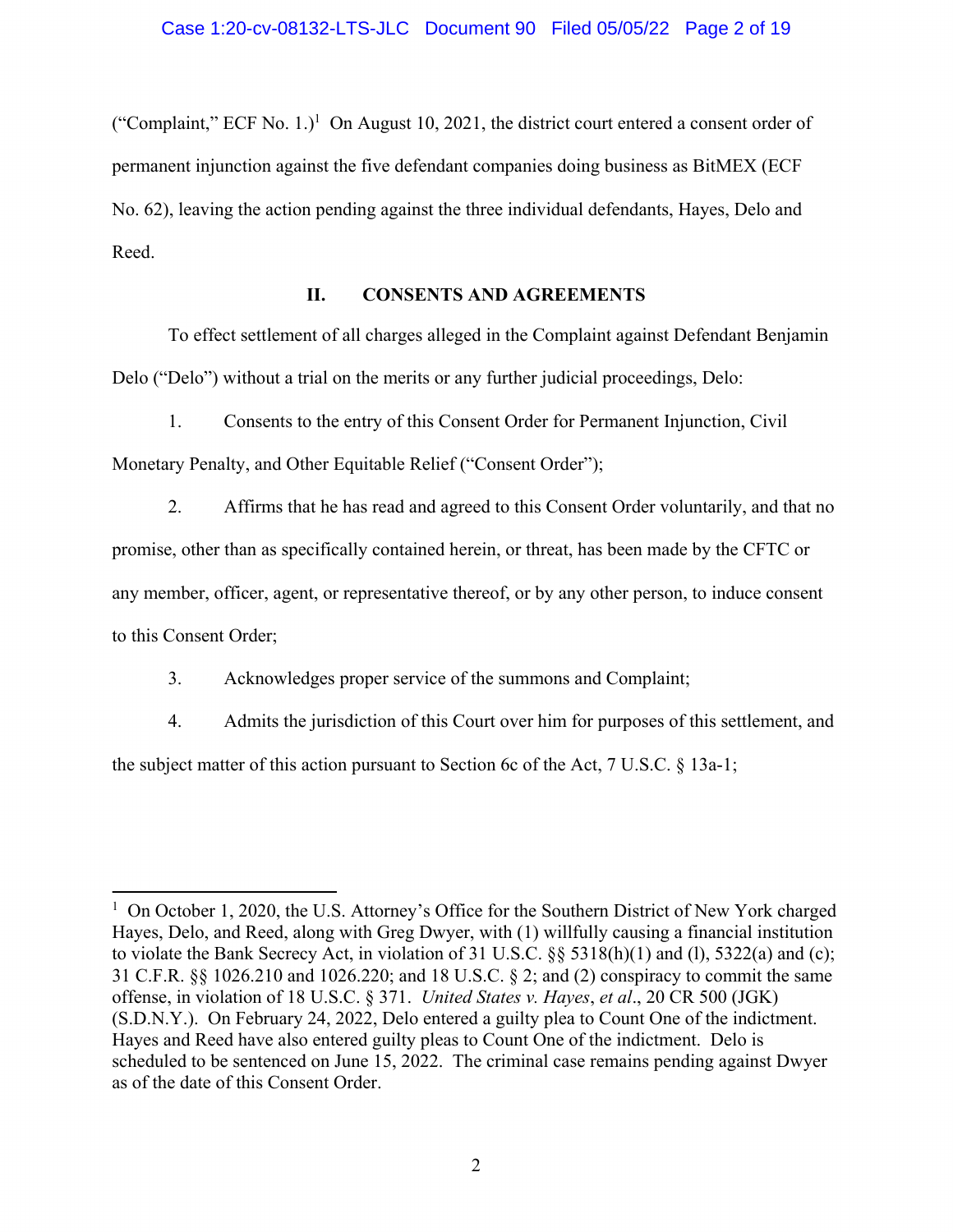# Case 1:20-cv-08132-LTS-JLC Document 90 Filed 05/05/22 Page 3 of 19

5. Admits the jurisdiction of the Commission over the conduct and transactions at

issue in this action pursuant to the Act;

- 6. Admits that venue properly lies with this Court pursuant to  $7 \text{ U.S.C. } § 13a-1(e);$
- 7. Waives:
	- (a) Any and all claims that he may possess under the Equal Access to Justice Act, 5 U.S.C. § 504 and 28 U.S.C. § 2412, and/or the rules promulgated by the Commission in conformity therewith, Part 148 of the Regulations, 17 C.F.R. pt. 148 (2021), relating to, or arising from, this action;
	- (b) Any and all claims that he may possess under the Small Business Regulatory Enforcement Fairness Act of 1996, Pub. L. No. 104-121, tit. II, §§ 201–253, 110 Stat. 847, 857–74 (codified as amended at 28 U.S.C. § 2412 and in scattered sections of 5 U.S.C. and 15 U.S.C.), relating to, or arising from, this action;
	- (c) Any claim of Double Jeopardy based upon the institution of this action or the entry in this action of any order imposing a civil monetary penalty or any other relief, including this Consent Order; and
	- (d) Any and all rights of appeal from this action;

8. Consents to the continued jurisdiction of this Court over him for the purpose of implementing and enforcing the terms and conditions of this Consent Order and for any other purpose relevant to this action, even if Delo now or in the future resides outside this judicial district;

9. Agrees that he will not oppose enforcement of this Consent Order on the ground, if any exists, that it fails to comply with Rule 65(d) of the Federal Rules of Civil Procedure and hereby waives any objection based thereon;

10. Agrees that neither he nor any of his agents or employees under his authority or control shall take any action or make any public statement denying, directly or indirectly, any allegation in the Complaint or the Findings of Fact or Conclusions of Law in this Consent Order, or creating or tending to create the impression that the Complaint and/or this Consent Order is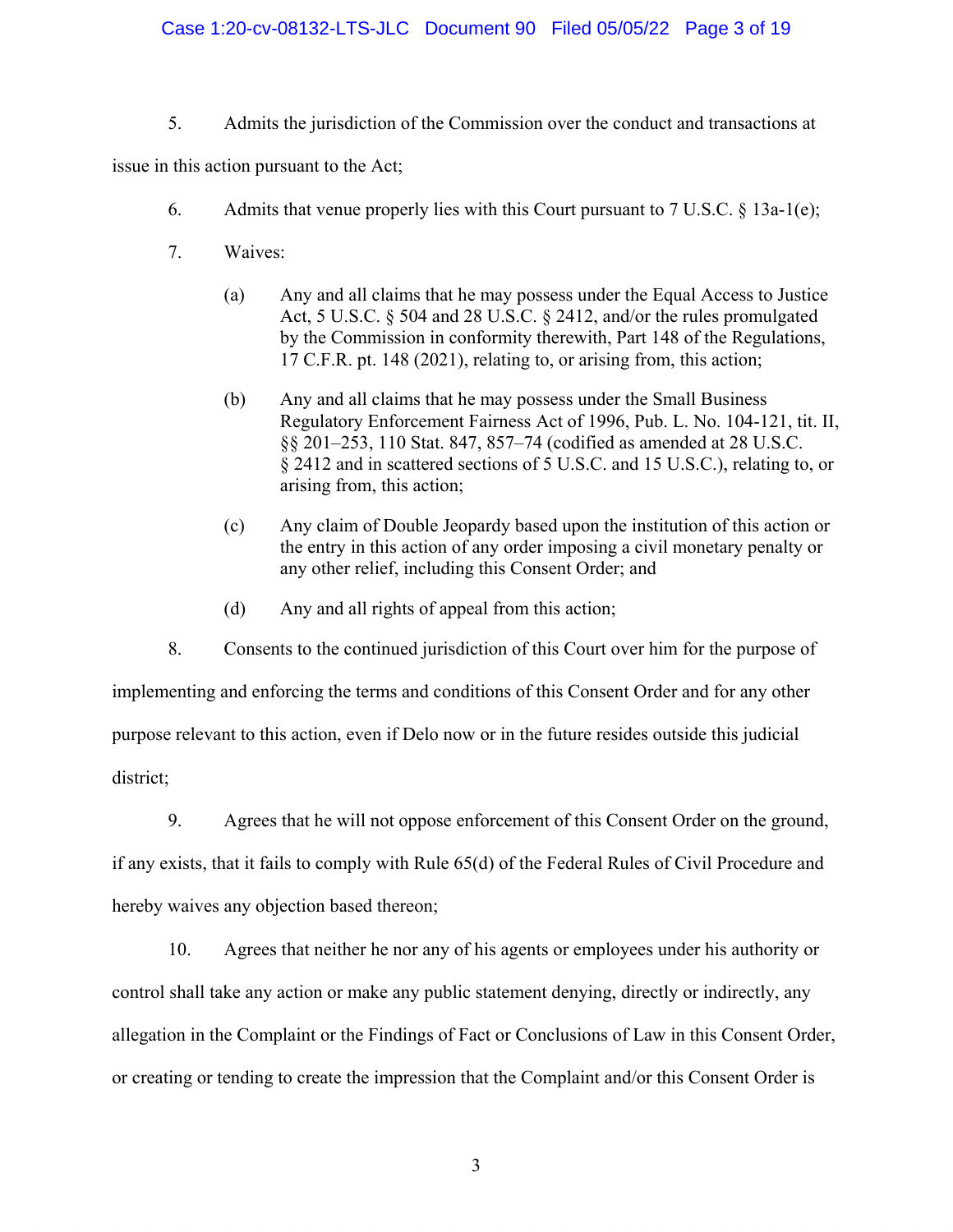### Case 1:20-cv-08132-LTS-JLC Document 90 Filed 05/05/22 Page 4 of 19

without a factual basis; provided, however, that nothing in this provision shall affect his: (a) testimonial obligations, or (b) right to take positions in other proceedings to which the Commission is not a party. Delo shall comply with this agreement, and shall undertake all steps necessary to ensure that all of his agents and/or employees under his authority or control understand and comply with this agreement;

11. By consenting to the entry of this Consent Order, neither admits nor denies the allegations of the Complaint or any Findings of Fact or Conclusions of Law in this Consent Order, except the admissions in Paragraphs 4 and 5 above;

12. Admits the facts set forth during his February 24, 2022 plea allocution in *United States v. Hayes, et al., 20 CR 500 (JGK) (S.D.N.Y.), a copy of which is attached to the parties'* Joint Motion for Entry of Consent Order;

13. Consents to the use of the Findings of Fact or Conclusions of Law in this Consent Order in this proceeding and in any other proceeding brought by the Commission or to which the Commission is a party or claimant, and agrees that they shall be taken as true and correct and be given preclusive effect therein, without further proof;

14. Does not consent, however, to the use of this Consent Order, or the Findings of Fact or Conclusions of Law herein, as the sole basis for any other proceeding, including a proceeding in which the registration of any Defendant may be affected, brought by the Commission or to which the Commission is a party other than a: proceeding in bankruptcy or receivership; or proceeding to enforce the terms of this Consent Order;

15. Does not consent to the use of this Consent Order, or the Findings of Fact or Conclusions of Law herein, by any other party in any other proceeding; and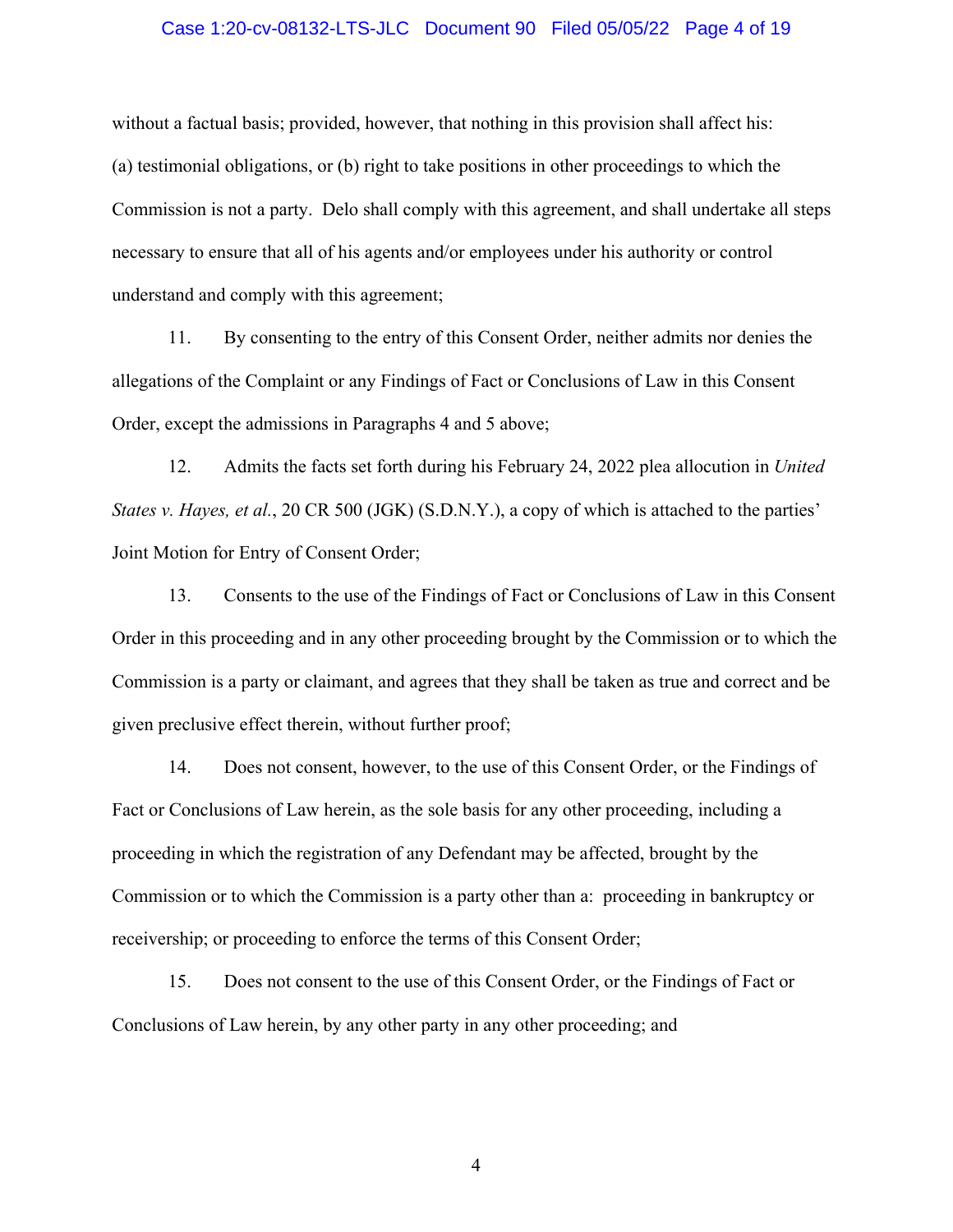### Case 1:20-cv-08132-LTS-JLC Document 90 Filed 05/05/22 Page 5 of 19

16. Agrees that no provision of this Consent Order shall in any way limit or impair the ability of any other person or entity to seek any legal or equitable remedy, if there is a basis in law and fact to do so, against Delo in any other proceeding; provided, however, that Delo does not agree that any provision of this Consent Order inures to the benefit of, or confers rights on, any other person or entity to seek any legal or equitable remedy that does not exist independently of this Consent Order, or that this Consent Order or any provision herein is admissible in any proceeding not involving the Commission.

# **III. FINDINGS OF FACT AND CONCLUSIONS OF LAW**

 The Court, being fully advised in the premises, finds that there is good cause for the entry of this Consent Order and that there is no just reason for delay. The Court therefore directs the entry of the following Findings of Fact, Conclusions of Law, permanent injunction, and equitable relief pursuant to Section 6c of the Act, 7 U.S.C. § 13a-1, as set forth herein. The findings and conclusions in this Consent Order are not binding on any other party to this action.

# **A. Findings of Fact**

# **The Parties to this Consent Order**

17. Plaintiff **Commodity Futures Trading Commission** is the independent federal regulatory agency that is charged by Congress with administering and enforcing the Act and the Regulations.

18. Defendant **Benjamin Delo** is a co-founder and co-owner of BitMEX. Delo has never been registered with the Commission in any capacity.

### **The BitMEX Trading Platform and Products**

19. BitMEX is a peer-to-peer "crypto-products platform" that offers the trading of cryptocurrency derivatives, including derivatives on bitcoin, ether, and litecoin.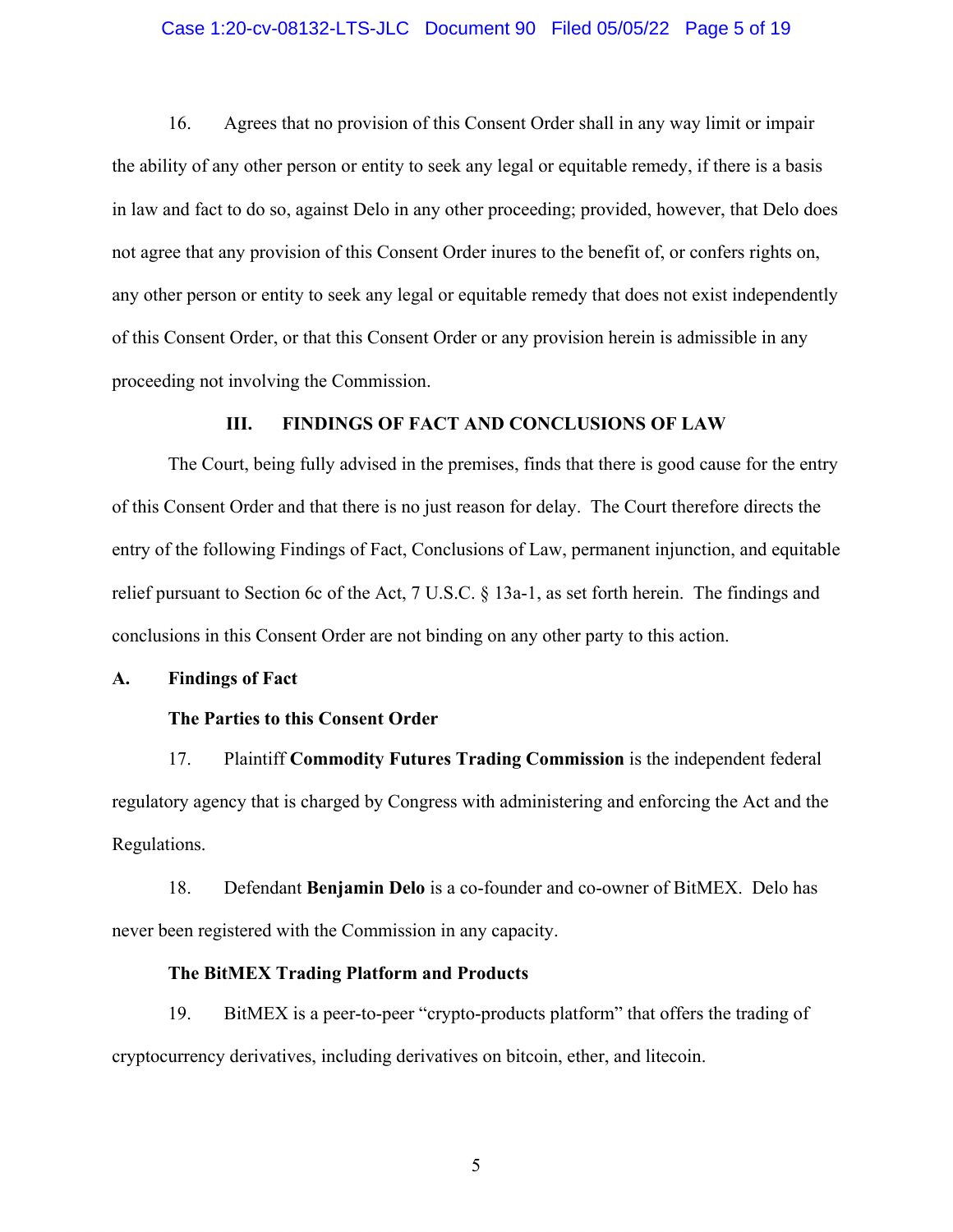#### Case 1:20-cv-08132-LTS-JLC Document 90 Filed 05/05/22 Page 6 of 19

20. From November 2014 to October 1, 2020 (the "Relevant Period"), BitMEX operated as a common enterprise through a number of affiliated entities, including HDR, 100x, ABS, Shine, and HDR Services, acting through their officers, agents, or employees.

21. During the Relevant Period, BitMEX offered leveraged trading of cryptocurrency derivatives to retail (non-eligible contract participants ("non-ECPs")) and institutional customers through BitMEX's website, *www.bitmex.com*, and by direct connection to its trading engine servers via the BitMEX application programming interface ("API"). Customers in the U.S. placed orders to buy or sell contracts directly through BitMEX's user interfaces, including the website and API. During the Relevant Period, BitMEX acted as the counterparty to certain transactions on its platform.

22. On May 13, 2016, BitMEX launched its first swap product, a "perpetual bitcoin U.S. dollar leveraged swap product." On its website, BitMEX has described its "Perpetual Contract" (or "perpetual swap contract") as "a product similar to a traditional Futures Contract in how it trades."

23. During the Relevant Period, BitMEX conducted certain components of its business and maintained a presence in the U.S., including maintaining an office in New York from late 2017 until early 2019 and establishing a San Francisco office in 2017.

24. During the Relevant Period, BitMEX solicited orders from U.S.-based customers for futures, options, and swaps through its website and on social media that were available to and accessed by U.S.-based customers.

25. Throughout the Relevant Period, BitMEX's U.S. customers were able to access the BitMEX platform from the U.S.—either via API or through the BitMEX website accessed on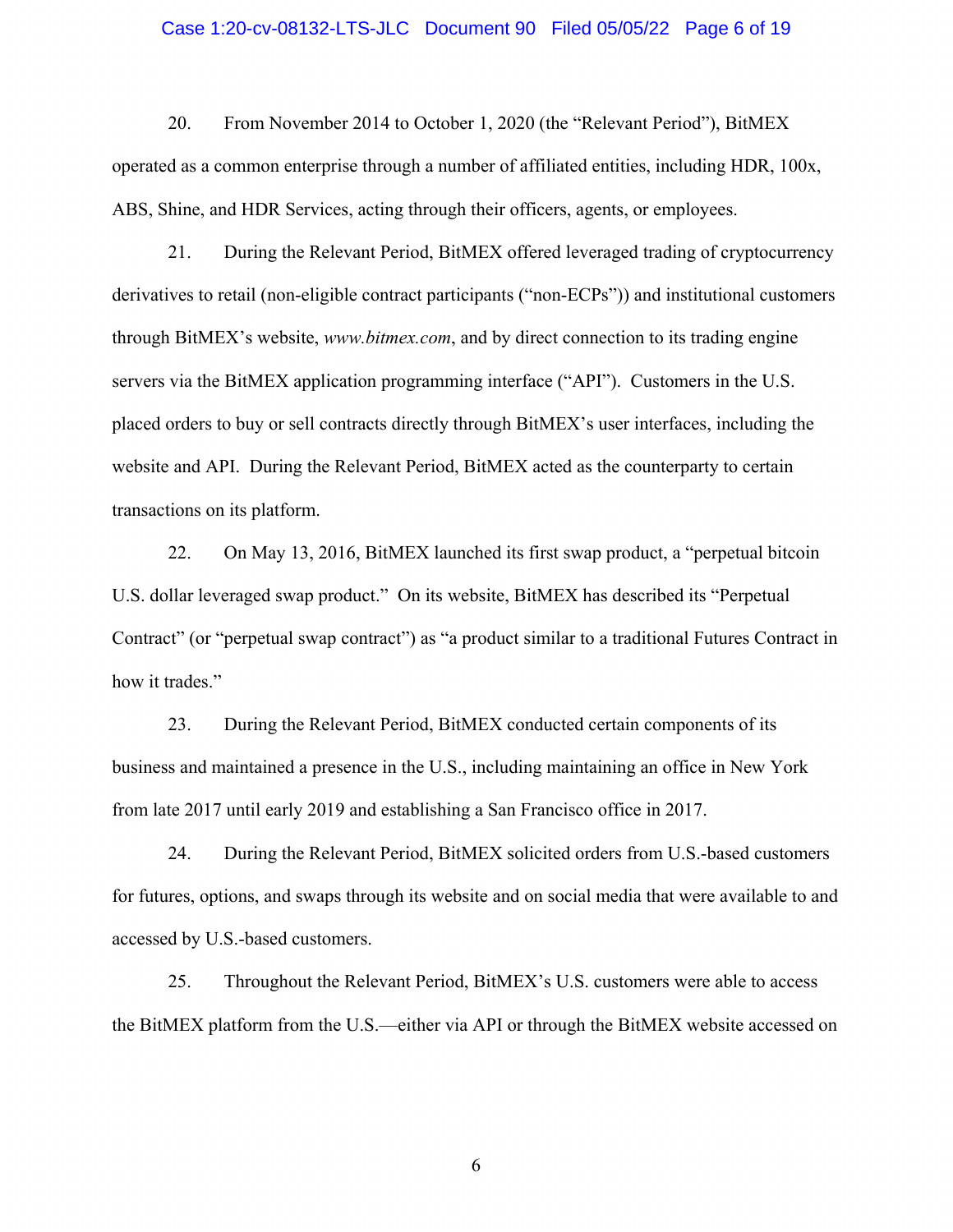#### Case 1:20-cv-08132-LTS-JLC Document 90 Filed 05/05/22 Page 7 of 19

customers' own computers located in the U.S. via a virtual private network ("VPN"). BitMEX was aware that U.S. customers used VPNs to access the BitMEX platform.

26. During the Relevant Period, BitMEX offered, entered into, confirmed the execution of, and otherwise conducted activities relating to commodity option transactions in interstate commerce. These transactions were not executed on any registered board of trade, nor was BitMEX registered as a foreign board of trade.

27. During the Relevant Period, BitMEX solicited or accepted orders for the purchase or sale of commodities for future delivery; engaged in soliciting or accepting orders for swaps; engaged in soliciting or accepting orders for retail commodity transactions, and/or acted as a counterparty to those transactions; and, in connection with these activities, accepted money, securities, or property, including bitcoin, to margin, guarantee, or secure resulting trades on the BitMEX platform. In accordance with Section  $1(a)(47)(iii)$  and (vi) of the Act, 7 U.S.C. §§ 1a(47) (iii), (vi), the swaps solicited or accepted by BitMEX included "perpetual swaps" or "perpetual contracts" on bitcoin, ether, and litecoin. During the Relevant Period, BitMEX operated a facility for the trading of swaps—that is, a trading system or platform in which more than one market participant has the ability to execute or trade swaps with more than one other market participant on the system or platform—on digital assets including bitcoin, ether, and litecoin without registering with the CFTC as a designated contract market or a swap execution facility.

28. During the Relevant Period, BitMEX employed an inadequate supervisory system and failed to perform its supervisory duties diligently. Among other things, BitMEX failed to implement a customer identification program ("CIP"), including know-your-customer ("KYC") procedures to identify U.S. persons using the BitMEX platform—or determine the true identity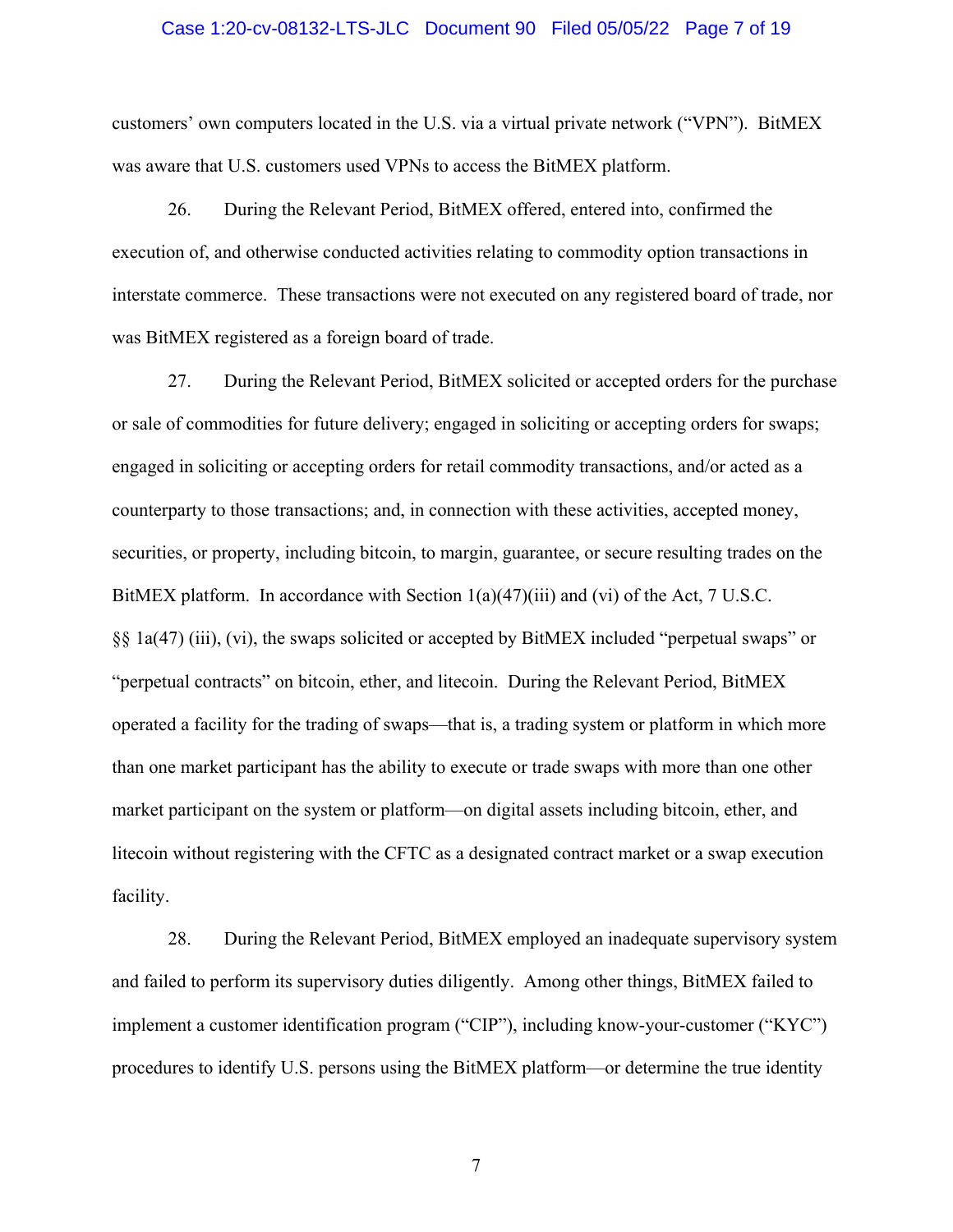### Case 1:20-cv-08132-LTS-JLC Document 90 Filed 05/05/22 Page 8 of 19

of the vast majority of its customers, whether from the U.S. or elsewhere. BitMEX also failed to implement an adequate anti-money laundering ("AML") program, which is required to prevent or detect, among other things, terrorist financing or other criminal activity, and failed to implement procedures to determine whether a customer appears on lists of known or suspected terrorists or terrorist organizations such as those issued by the Treasury Department's Office of Foreign Assets Control ("OFAC").

### **Delo's Control Over BitMEX**

29. During the Relevant Period, Delo, along with others, controlled the operations of BitMEX. Delo was one of three co-founders of BitMEX, and he was a co-owner of BitMEX. Delo served as BitMEX's Chief Operations Officer and was primarily responsible for building and overseeing the BitMEX trading engine.

30. Delo, along with others, was involved in decisions concerning whether to pursue regulatory approval for the platform and whether to implement KYC or AML policies and procedures.

31. During the Relevant Period, employees managing BitMEX's business ultimately acted under the direction and control of Delo, along with others.

#### **B. Conclusions of Law**

# **Jurisdiction and Venue**

32. This Court possesses jurisdiction over this action pursuant to 28 U.S.C. § 1331 (codifying federal question jurisdiction) and 28 U.S.C. § 1345 (providing that U.S. district courts have original jurisdiction over civil actions commenced by the United States or by any agency expressly authorized to sue by Act of Congress). Section 6c(a) of the Act, 7 U.S.C. § 13a-1(a), provides that the Commission may bring actions for injunctive relief or to enforce compliance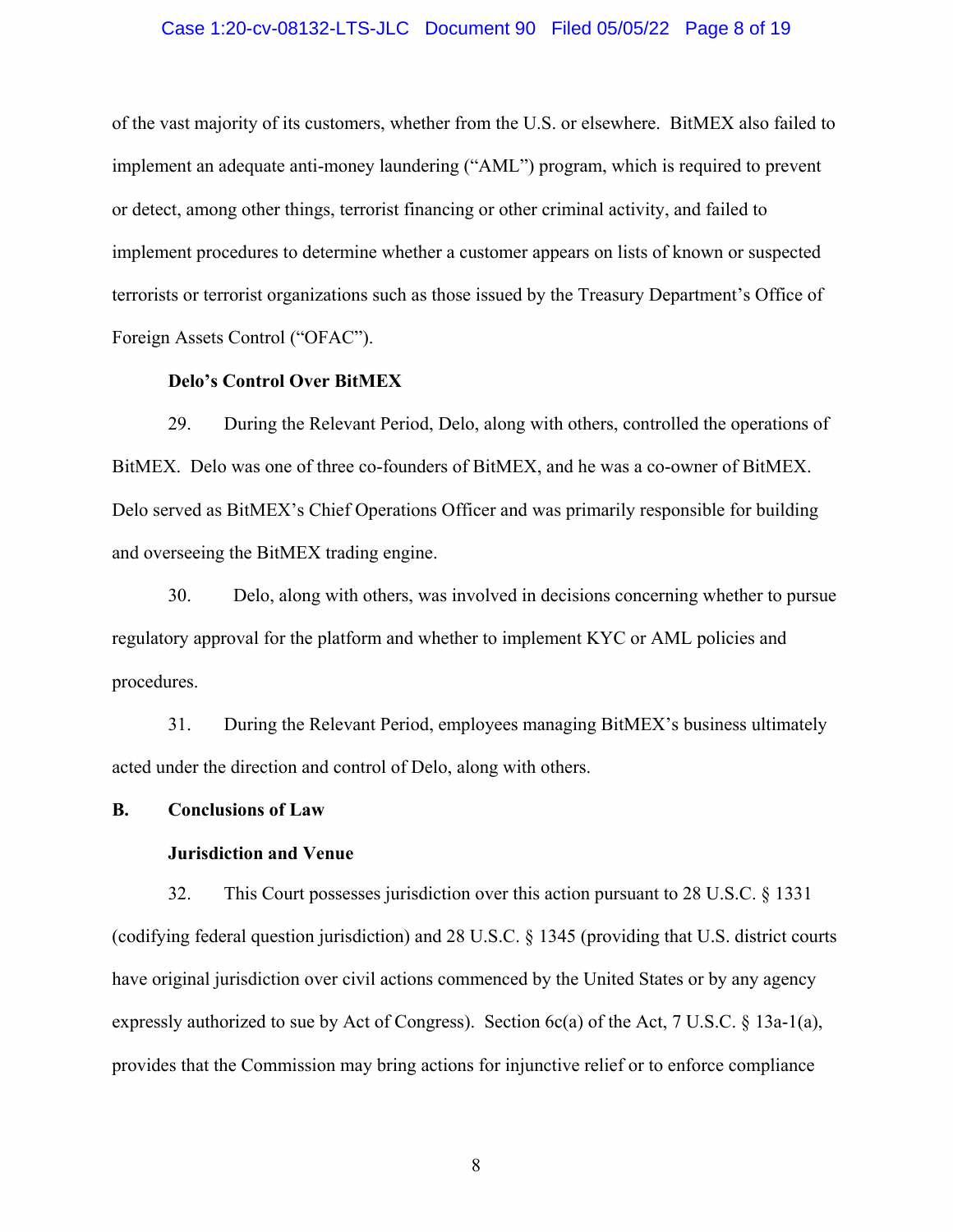### Case 1:20-cv-08132-LTS-JLC Document 90 Filed 05/05/22 Page 9 of 19

with the Act or any rule, regulation, or order thereunder in the proper district court of the United States whenever it shall appear to the Commission that any person has engaged, is engaging, or is about to engage in any act or practice constituting a violation of any provision of the Act or any rule, regulation, or order thereunder.

33. Venue properly lies with this Court pursuant to 7 U.S.C. § 13a-1(e).

### **Violations of the Act by BitMEX and Delo**

34. As set forth in the Order entered by this Court on August 10, 2021 (ECF No. 62), by the conduct described above, Defendants HDR, 100x, ABS, Shine, and HDR Services, all acting as a common enterprise and doing business as BitMEX:

- a. offered to enter into, entered into, executed or confirmed the execution of transactions involving commodities for future delivery on its platform that was not designated as a contract market and thus violated Section 4(a) of the Act, 7 U.S.C. § 6(a);
- b. offered to enter into, entered into, confirmed the execution of, maintained a position in, or otherwise conducted activity related to any transaction in interstate commerce that is a commodity option transaction not in compliance with and subject to the provisions of this Act, including any Commission rule, regulation, or order thereunder and thus violated Section  $4c(b)$  of the Act, 7 U.S.C. § 6c(b), and Regulation 32.2, 17 C.F.R. § 32.2 (2021);
- c. acted as an FCM without being registered with the Commission as required under the Act and thus violated Section 4d of the Act, 7 U.S.C. § 6d;
- d. operated a facility for the trading or processing of swaps without being registered as a swap execution facility or as a designated contract market and thus violated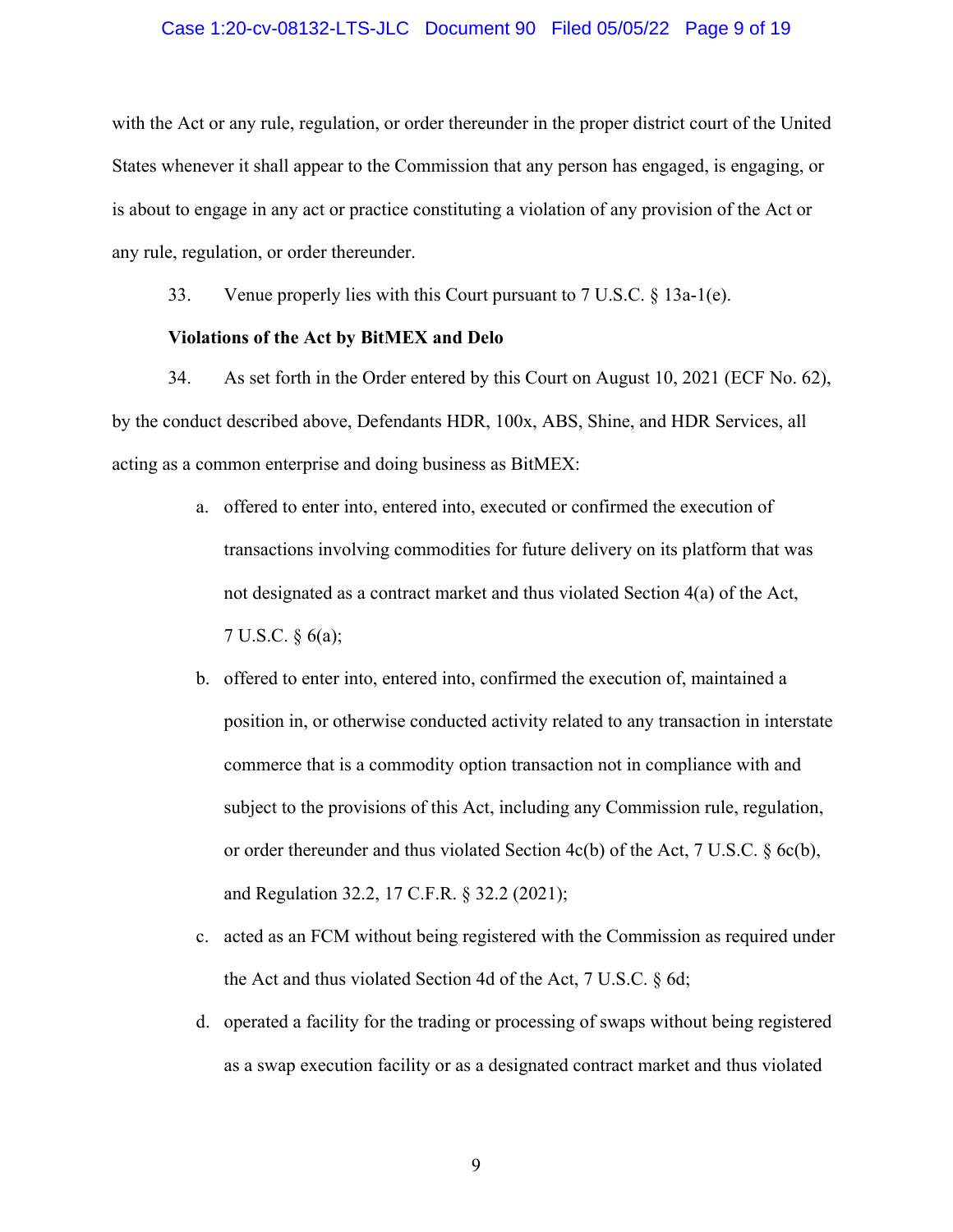Section  $5h(a)(1)$  of the Act, 7 U.S.C. § 7b-3(1), and Regulation 37.3(a)(1), 17 C.F.R. § 37.3(a)(1) (2021);

- e. failed to diligently supervise the handling by its officers, employees and agents of all commodity interest accounts carried by BitMEX and all other activities relating to its business as a registrant and thus violated Regulation 166.3, 17 C.F.R. § 166.3 (2021); and
- f. failed to comply with the Bank Secrecy Act and certain related regulations which require that a customer identification program be adopted as part of a firm's Bank Secrecy Act compliance program and thus violated Regulation 42.2, 17 C.F.R. § 42.2 (2021).

35. Delo is liable as a control person of BitMEX for these violations. Delo controlled BitMEX, directly or indirectly, and did not act in good faith or knowingly induced, directly or indirectly, the foregoing acts of BitMEX in violation of the Act; therefore, pursuant to Section 13(b) of the Act, 7 U.S.C. § 13c(b), Delo is liable for these violations by BitMEX.

# **IV. PERMANENT INJUNCTION**

### **IT IS HEREBY ORDERED THAT:**

36. Based upon and in connection with the foregoing conduct, pursuant to Section 6c of the Act, 7 U.S.C. § 13a-1, Delo is permanently restrained, enjoined, and prohibited from directly or indirectly:

a. offering to enter into retail commodity transactions, or contracts for the purchase or sale of bitcoin, litecoin, and ether for future delivery; entering into retail commodity transactions, or contracts for the purchase or sale of bitcoin, litecoin, and ether for future delivery; confirming the execution of retail commodity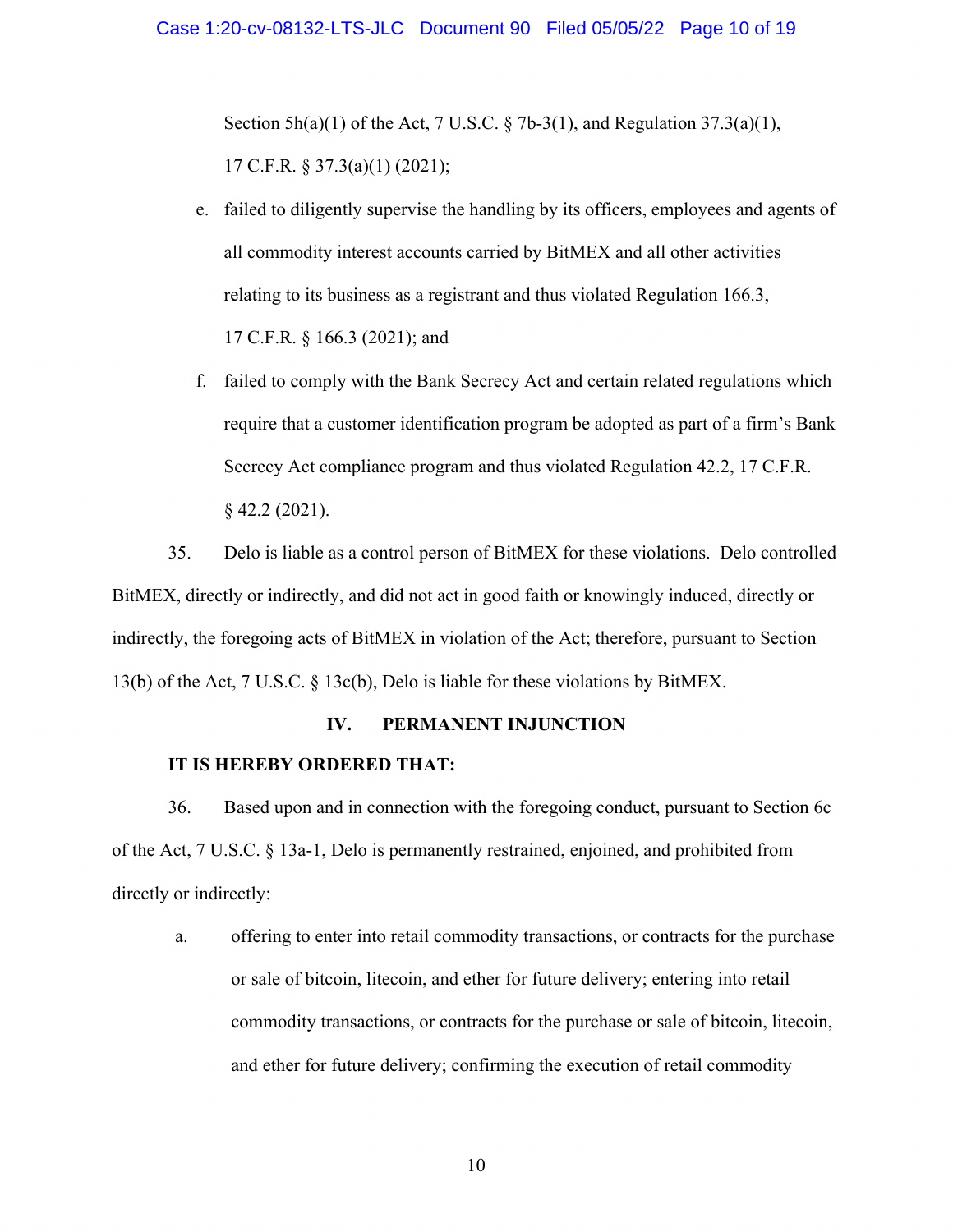transactions, or contracts for the purchase or sale of bitcoin, litecoin, and ether for future delivery; and conducting an office or business in the U.S. for the purpose of soliciting, or accepting any order for, or otherwise dealing in, any transaction in, or in connection with, retail commodity transactions or contracts for the purchase or sale of bitcoin, litecoin, and ether for future delivery without conducting such futures transactions on or subject to the rules of a board of trade that is designated or registered by the CFTC as a contract market, in violation of Section 4(a) of the Act, 7 U.S.C.  $\S$  6(a).

- b. offering to enter into, entering into, confirming the execution of, maintaining positions in, or otherwise conducting activities relating to commodity option transactions in interstate commerce which do not comply with the Act or any Regulations, in violation of Section 4c(b) of the Act, 7 U.S.C. § 6c(b), and Regulation 32.2, 17 C.F.R. § 32.2 (2021).
- c. engaging in soliciting or accepting orders for the purchase or sale of commodities for future delivery, engaging in soliciting or accepting orders for swaps, engaging in soliciting or accepting orders for agreements, contracts or transactions described in Section  $2(c)(2)(D)(i)$  of the Act, 7 U.S.C.  $\S 2(c)(2)(D)(i)$  (retail commodity transactions), and/or acting as a counterparty in agreements, contracts, or transactions described in 7 U.S.C.  $\S 2(C)(2)(D)(i)$ , and, in connection with these activities, accepting money, securities, or property (or extended credit in lieu thereof) to margin, guarantee, or secure resulting trades, in violation of Section 4d of the Act, 7 U.S.C. § 6d.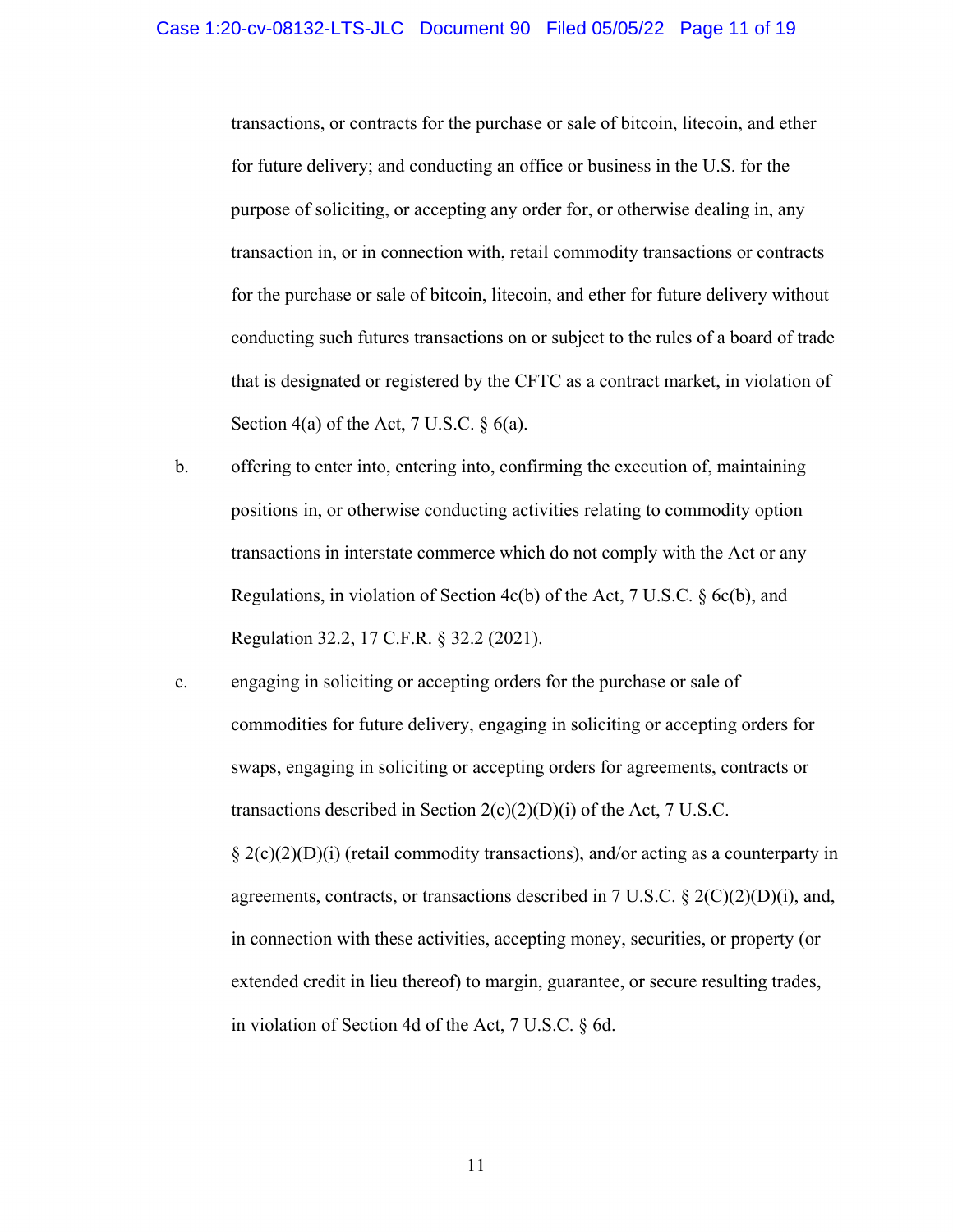- d. operating a facility for the trading of swaps—that is, a trading system or platform in which more than one market participant has the ability to execute or trade swaps with more than one other market participant on the system or platform on digital assets including bitcoin, ether, and litecoin without registering with the CFTC as a designated contract market or a swap execution facility in violation of Section  $5h(a)(1)$  of the Act, 7 U.S.C. § 7b-3(1), and Regulation 37.3(a)(1), 17 C.F.R. § 37.3(a)(1) (2021).
- e. failing to perform supervisory duties diligently, in particular by failing to implement a Customer Identification Program, failing to implement and conduct Know-Your-Customer procedures, failing to implement Anti-Money Laundering procedures, and by failing to ensure that his partners, officers, employees, and agents lawfully and appropriately handle all commodity interest accounts, in violation of Regulation 166.3, 17 C.F.R. § 166.3 (2021).
- f. failing to implement a Customer Identification Program, failing to implement Know-Your-Customer policies and procedures, failing to implement an Anti-Money Laundering program, failing to retain required customer information, and failing to implement procedures to determine whether a customer appears on lists of known or suspected terrorists or terrorist organizations such as those issued by the OFAC, in violation of Regulation 42.2, 17 C.F.R. § 42.2 (2021).

# **V. MONETARY AND OTHER EQUITABLE RELIEF**

# **A. Civil Monetary Penalty**

37. Delo shall pay a civil monetary penalty in the amount of Ten Million Dollars (\$10,000,000) ("CMP Obligation"). If the CMP Obligation is not paid within ten business days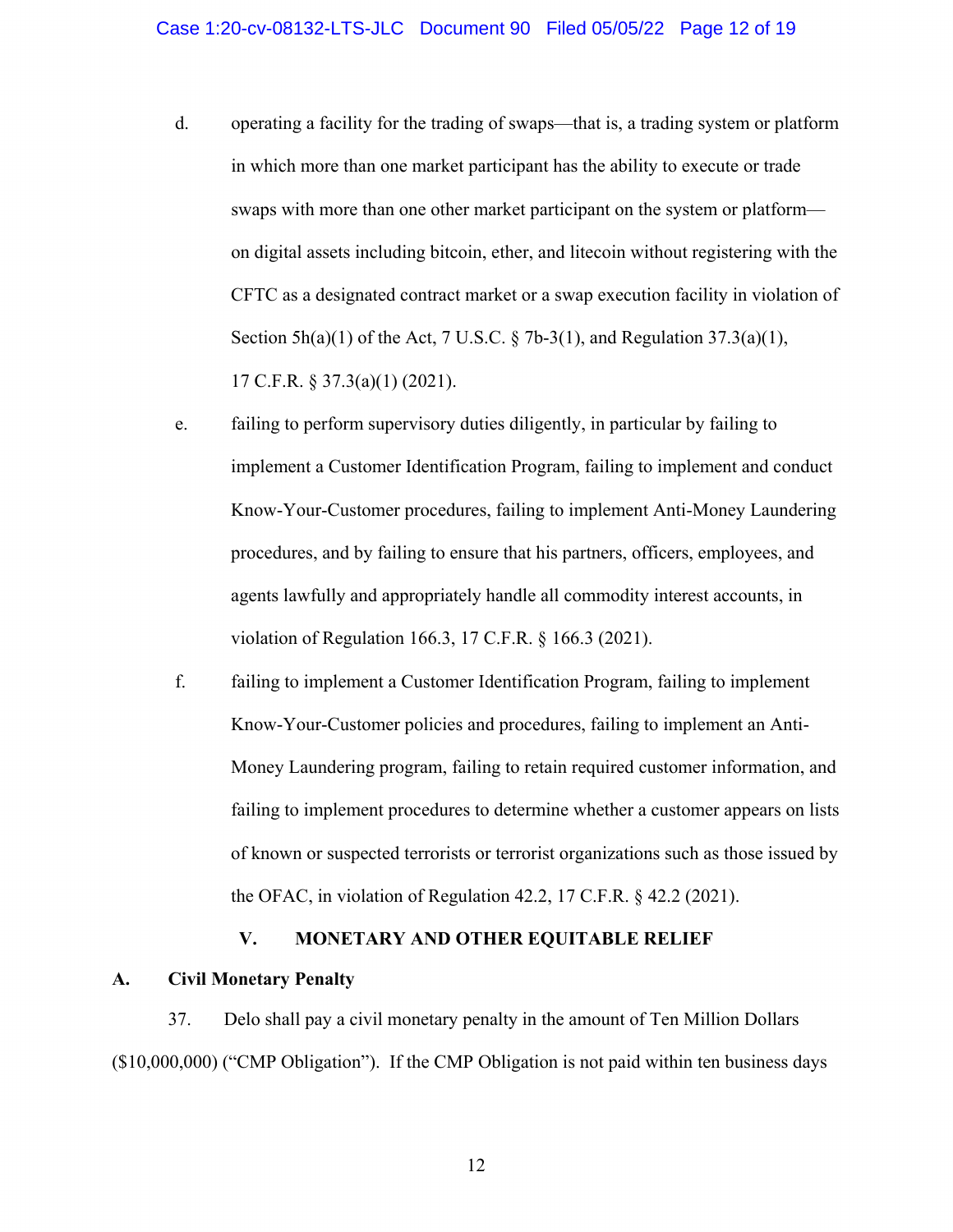### Case 1:20-cv-08132-LTS-JLC Document 90 Filed 05/05/22 Page 13 of 19

of the date of entry of this Consent Order, then post-judgment interest shall accrue on the CMP Obligation beginning on the date of entry of this Consent Order and shall be determined by using the Treasury Bill rate prevailing on the date of entry of this Consent Order pursuant to 28 U.S.C. § 1961.

38. Delo shall pay the CMP Obligation, as well as any post-judgment interest, by electronic funds transfer, U.S. postal money order, certified check, bank cashier's check, or bank money order. If payment is to be made other than by electronic funds transfer, then the payment shall be made payable to the Commodity Futures Trading Commission and sent to the address below:

> MMAC/ESC/AMK326 Commodity Futures Trading Commission 6500 S. MacArthur Blvd. HQ Room 266 Oklahoma City, OK 73169 9-amc-ar-cftc@faa.gov

If payment by electronic funds transfer is chosen, Delo or his agent shall contact Tonia King or her successor at the address above to receive payment instructions and shall fully comply with those instructions. Delo or his agent shall accompany payment of the CMP Obligation with a cover letter that identifies him as payor and the name and docket number of this proceeding. Delo or his agent shall simultaneously transmit copies of the cover letter and the form of payment to the Chief Financial Officer, Commodity Futures Trading Commission, Three Lafayette Centre, 1155 21st Street, NW, Washington, D.C. 20581.

# **B. Provisions Related to Monetary Sanctions**

39. Partial Satisfaction: Acceptance by the Commission of any partial payment of Delo's CMP Obligation shall not be deemed a waiver of his obligation to make further payments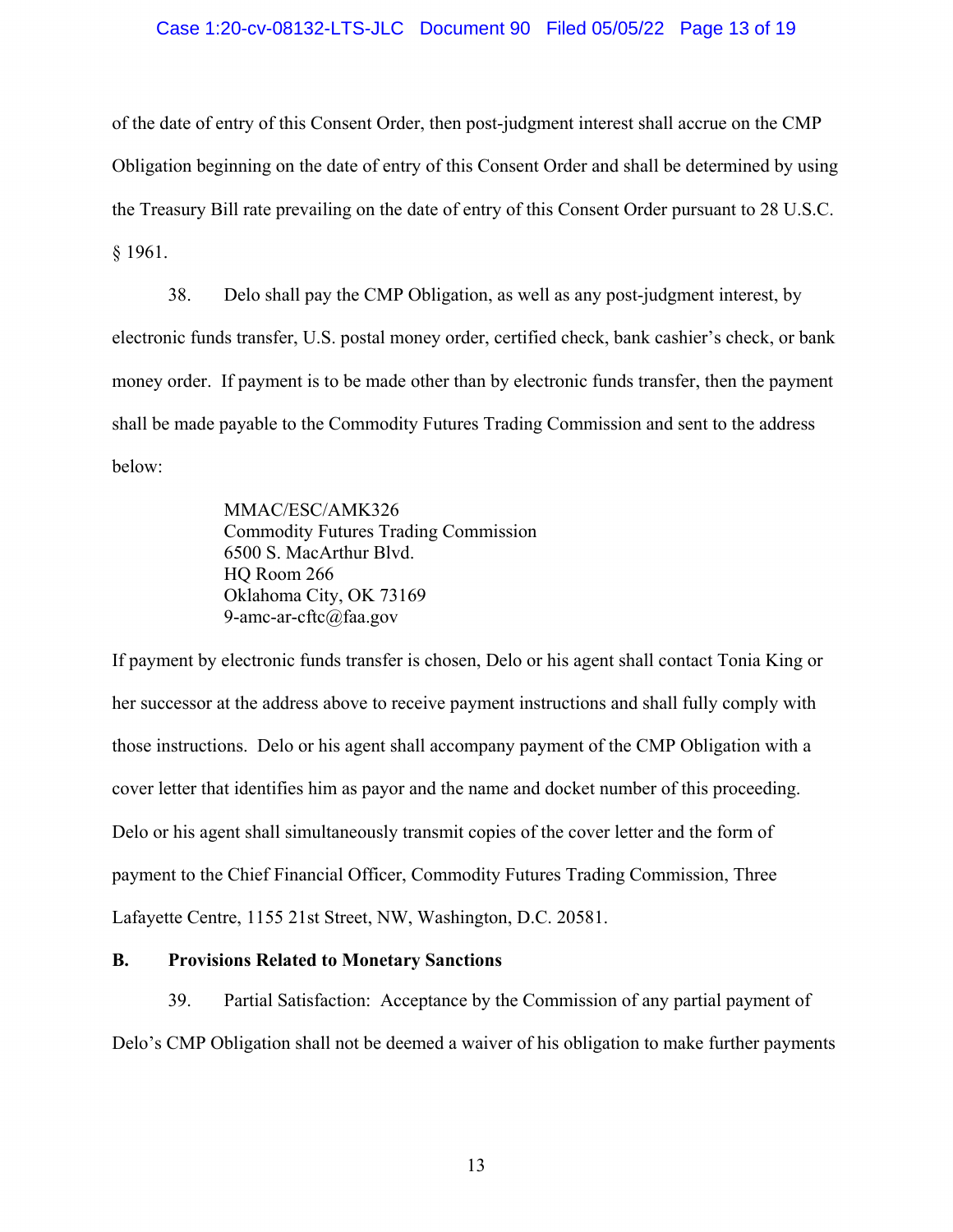# Case 1:20-cv-08132-LTS-JLC Document 90 Filed 05/05/22 Page 14 of 19

pursuant to this Consent Order, or a waiver of the Commission's right to seek to compel payment of any remaining balance.

# **VI. MISCELLANEOUS PROVISIONS**

40. Until such time as Delo satisfies in full his CMP Obligation, this Consent Order, upon the commencement by or against Delo of insolvency, receivership or bankruptcy proceedings or any other proceedings for the settlement of any of Delo's debts, all notices to creditors required to be furnished to the Commission under Title 11 of the United States Code or other applicable law with respect to such insolvency, receivership bankruptcy or other proceedings, shall be sent to the address below:

Secretary of the Commission Legal Division Commodity Futures Trading Commission Three Lafayette Centre 1155 21st Street N.W. Washington, DC 20581

41. Notice: All notices and certifications required to be given by any provision in this Consent Order, except as set forth in paragraph 40, above, shall be sent by email and by certified

mail as follows:

Notice to Commission:

Robert T. Howell, Deputy Director Commodity Futures Trading Commission, Chicago Regional Office Metcalfe Federal Building 77 W. Jackson Blvd., Suite 800 Chicago, IL 60604 RHowell@cftc.gov

Notice to Delo:

Harlan Levy Foley Hoag LLP 1301 Avenue of the Americas New York, NY 10019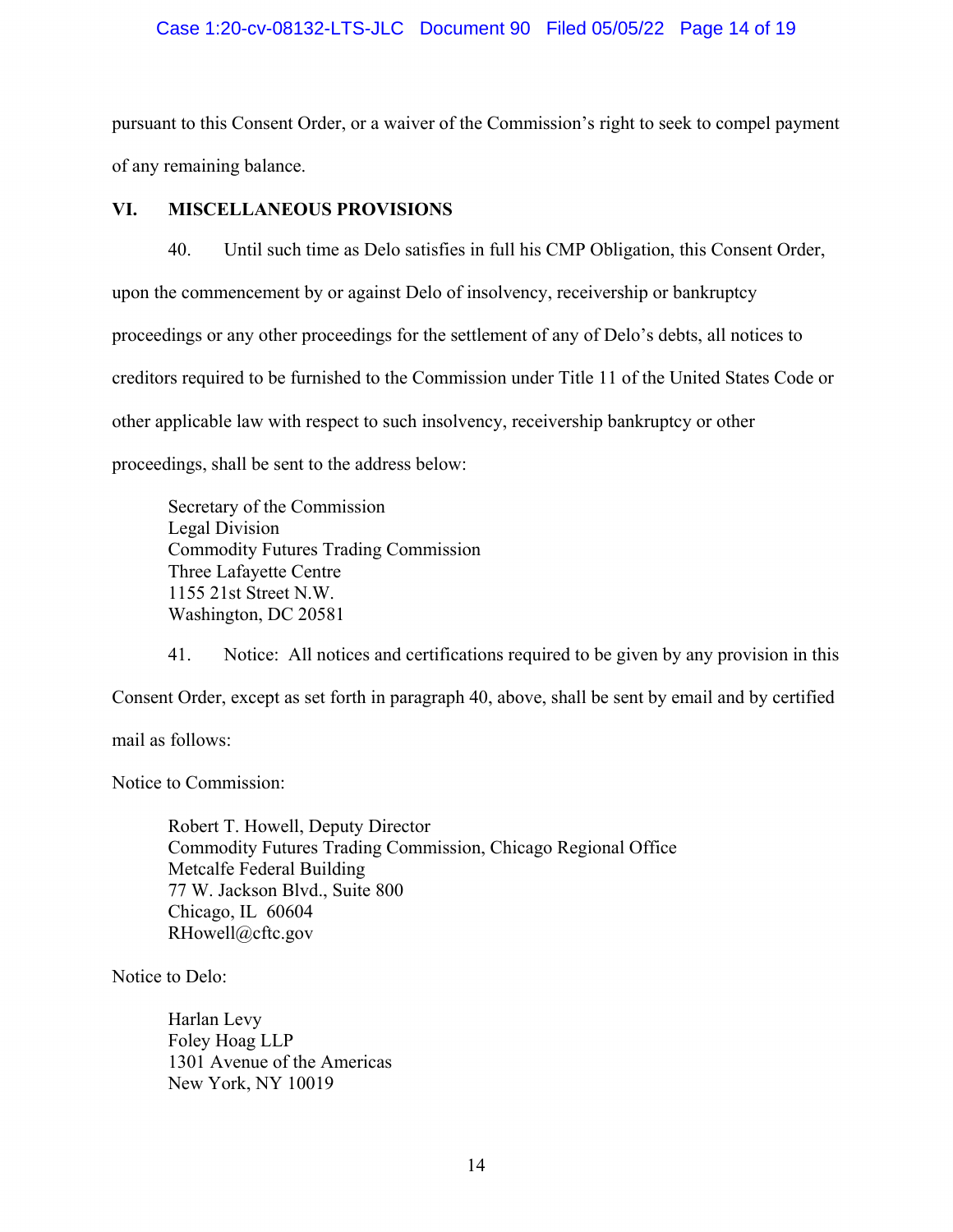HLevy@foleyhoag.com

 Patrick Smith Smith Villazor LLP 250 West  $55<sup>th</sup>$  Street,  $30<sup>th</sup>$  Floor New York, NY 10019 patrick.smith@smithvillazor.com

All such notices to the Commission shall reference the name and docket number of this action.

42. Change of Address/Phone: Until such time as Delo satisfies in full his CMP Obligation as set forth in this Consent Order, Delo shall provide written notice to the Commission by certified mail of any change to his telephone number and mailing address within ten calendar days of the change.

43. Entire Agreement and Amendments: This Consent Order incorporates all of the terms and conditions of the settlement among the parties hereto to date. Nothing shall serve to amend or modify this Consent Order in any respect whatsoever, unless: (a) reduced to writing; (b) signed by all parties hereto; and (c) approved by order of this Court.

44. Invalidation: If any provision of this Consent Order or if the application of any provision or circumstance is held invalid, then the remainder of this Consent Order and the application of the provision to any other person or circumstance shall not be affected by the holding.

45. Waiver: The failure of any party to this Consent Order at any time to require performance of any provision of this Consent Order shall in no manner affect the right of the party at a later time to enforce the same or any other provision of this Consent Order. No waiver in one or more instances of the breach of any provision contained in this Consent Order shall be deemed to be or construed as a further or continuing waiver of such breach or waiver of the breach of any other provision of this Consent Order.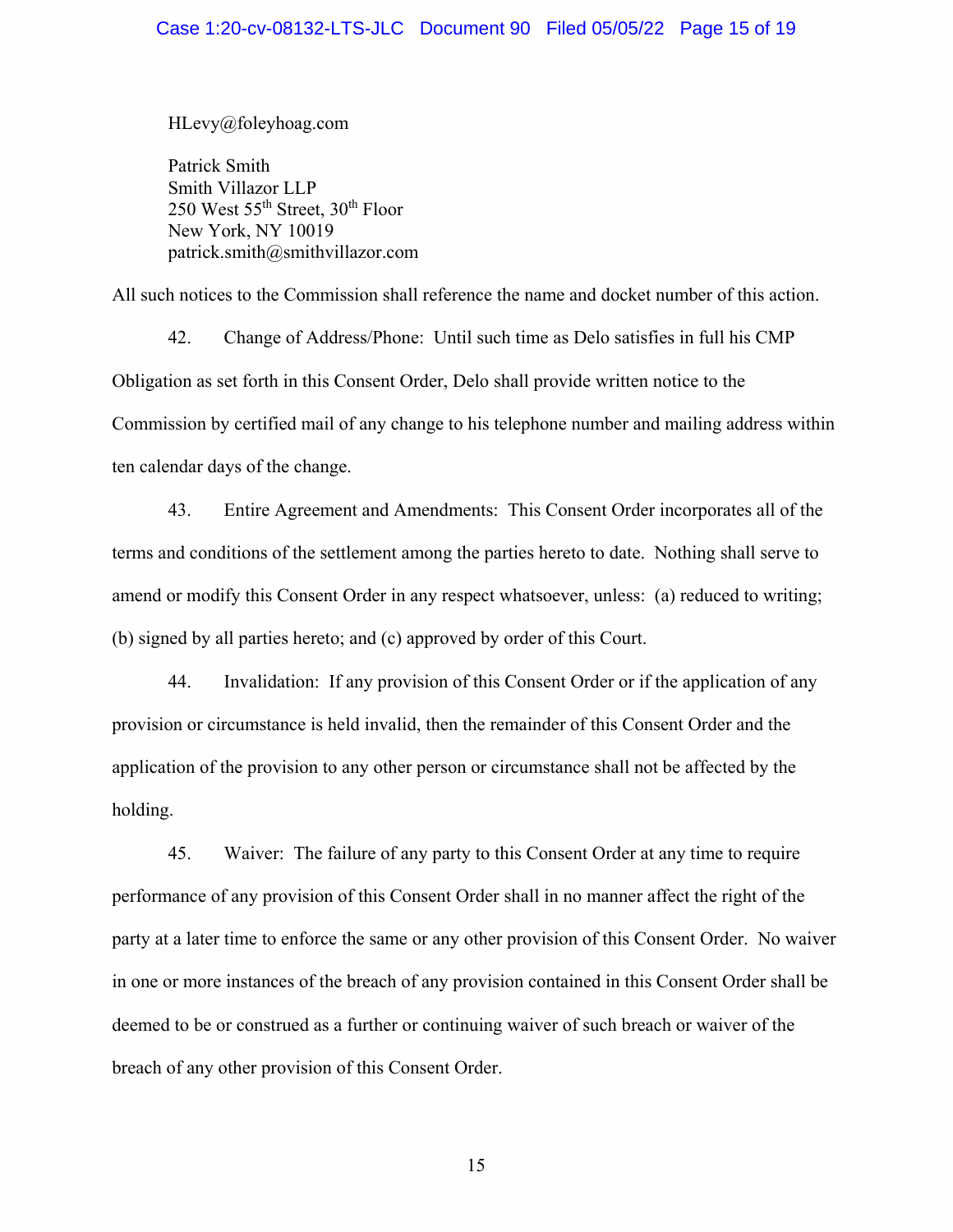#### Case 1:20-cv-08132-LTS-JLC Document 90 Filed 05/05/22 Page 16 of 19

46. Continuing Jurisdiction of this Court: This Court shall retain jurisdiction of this action to ensure compliance with this Consent Order and for all other purposes related to this action, including any motion by Delo to modify or for relief from the terms of this Consent Order.

47. Injunctive and Equitable Relief Provisions: The injunctive and equitable relief provisions of this Consent Order shall be binding upon Delo, upon any person under his authority or control, and upon any person who receives actual notice of this Consent Order, by personal service, e-mail, facsimile, or otherwise insofar as he or she is acting in active concert or participation with Delo.

48. Counterparts and Facsimile Execution: This Consent Order may be executed in two or more counterparts, all of which shall be considered one and the same agreement and shall become effective when one or more counterparts have been signed by each of the parties hereto and delivered (by facsimile, e-mail, or otherwise) to the other party, it being understood that all parties need not sign the same counterpart. Any counterpart or other signature to this Consent Order that is delivered by any means shall be deemed for all purposes as constituting good and valid execution and delivery by such party of this Consent Order.

49. Contempt: Delo understands that the terms of the Consent Order are enforceable through contempt proceedings, and that, in any such proceedings he may not challenge the validity of this Consent Order.

50. Agreements and Undertakings: Delo shall comply with all of the undertakings and agreements set forth in this Consent Order.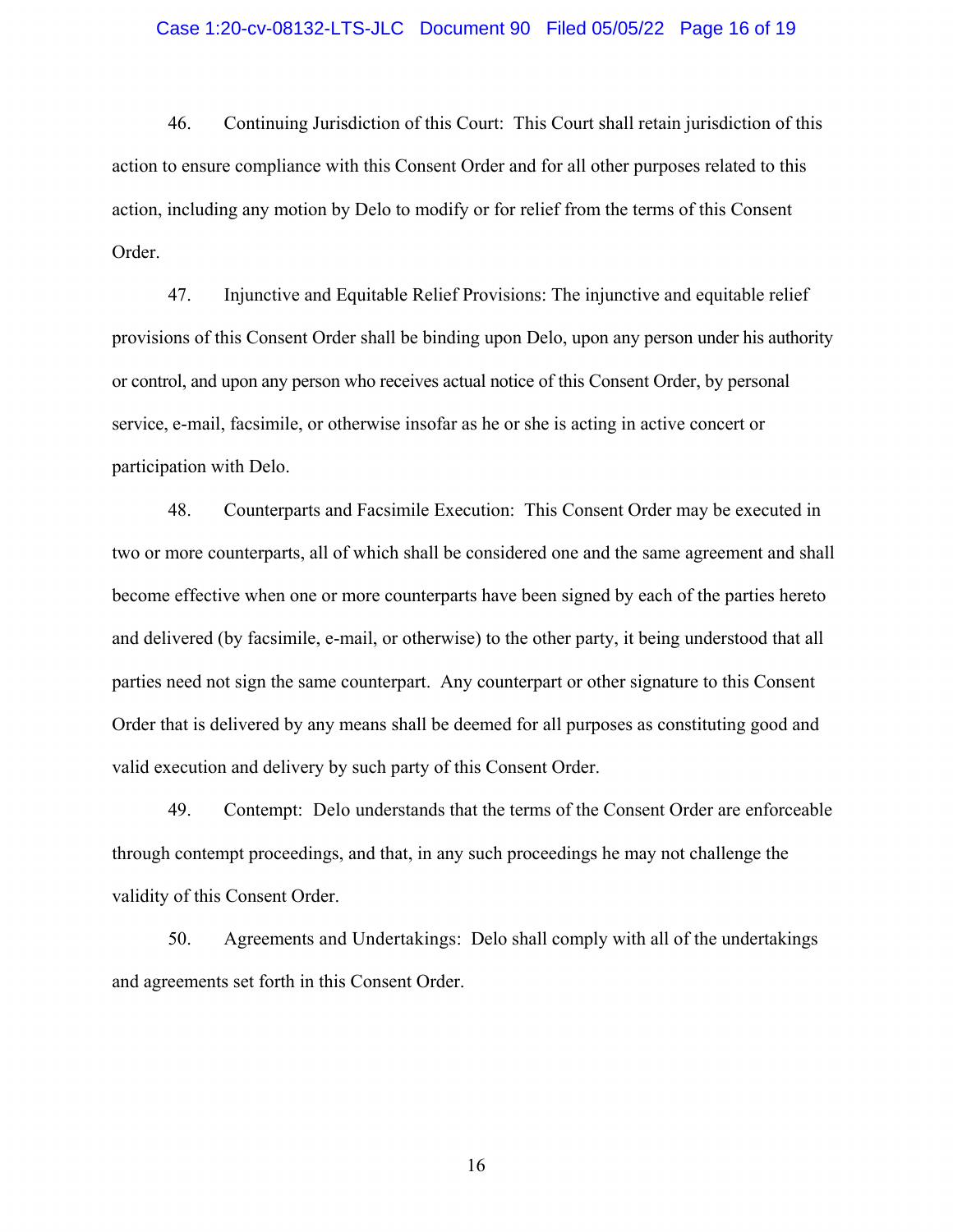# Case 1:20-cv-08132-LTS-JLC Document 90 Filed 05/05/22 Page 17 of 19

There being no just reason for delay, the Clerk of the Court is hereby ordered to enter this *Consent Order for Injunctive Relief, Civil Monetary Penalty, and Other Equitable Relief Against Defendant Benjamin Delo* forthwith and without further notice.

**IT IS SO ORDERED** on this  $-5th$  day of May  $-$ , 2022.

**UNITED STATES DISTRICT JUDGE**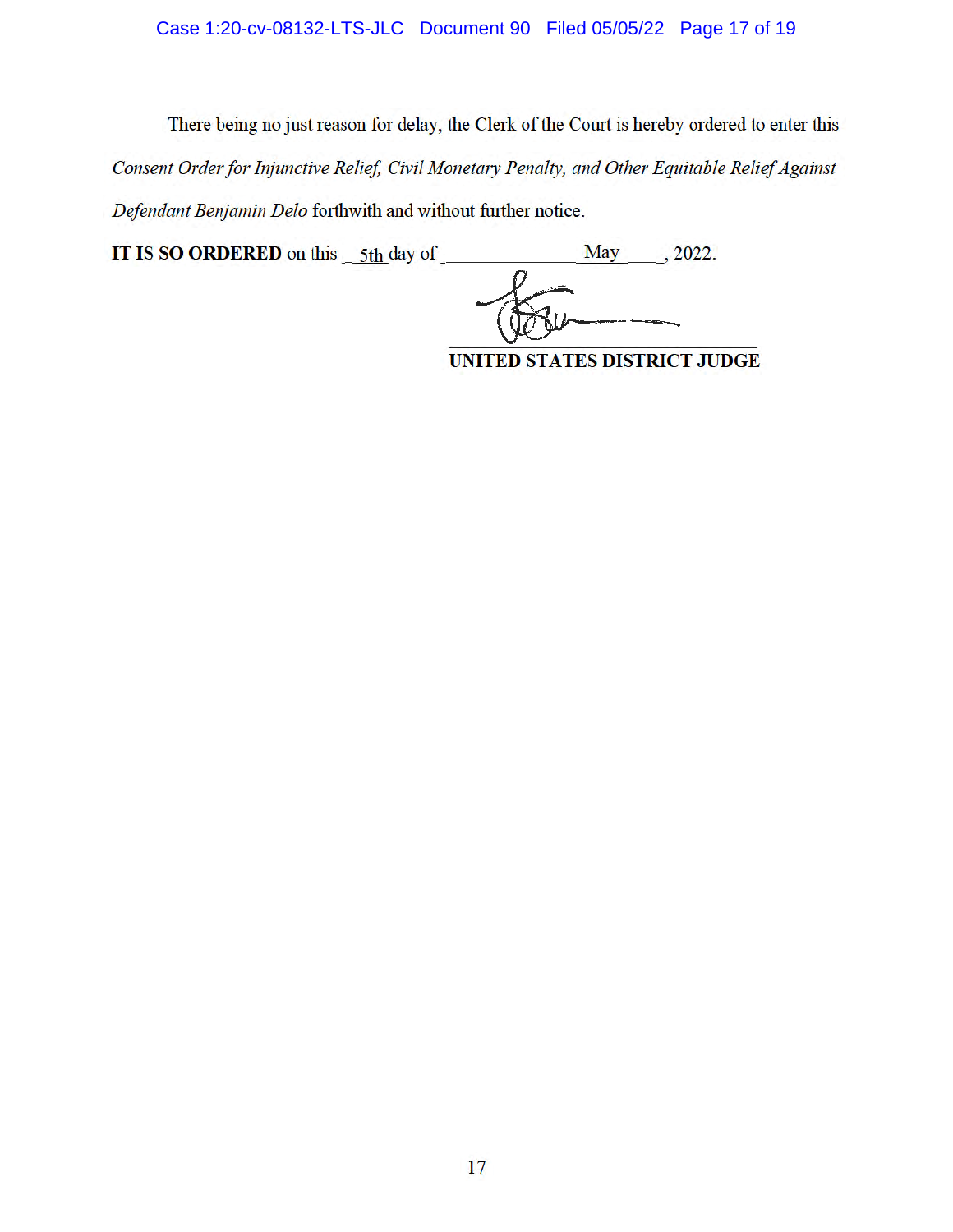Case 1:20-cv-08132-LTS-JLC Document 90 Filed 05/05/22 Page 18 of 19

# **CONSENTED TO AND APPROVED BY:**

Defendant Benjamin Delo,

kΛ

Benjamin Delo

Date: 28 March 2022

Plaintiff Commodity Futures Trading Commission

Elizabeth N. Pendleton Chief Trial Attorney Commodity Futures Trading Commission 525 West Monroe Chicago, IL 60661 ependleton@cftc.gov

Date: **3** } *5* **<sup>J</sup>-9-** *Q*